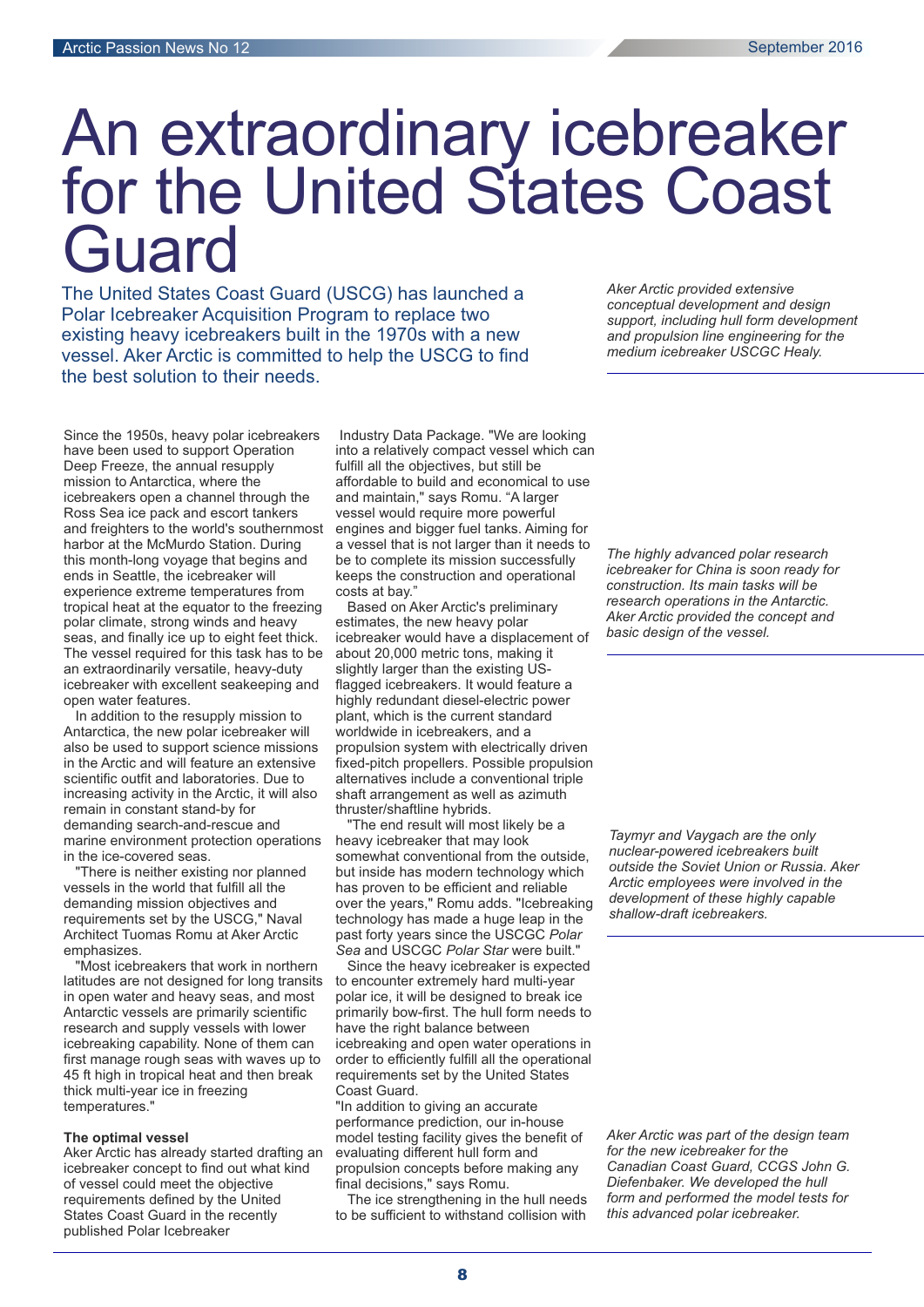







thick ice floes at high speeds without risking structural damage. For this reason, cold-resistant high-strength steel will be extensively used in the ice belt. On deck, all exposed equipment must be winterized against cold ambient temperatures. The crew should also be protected from sea spray and icing.

Other features include accommodation for a crew of 100-150 as well as 50 additional personnel such as scientists, a helicopter hangar for two helicopters, and large onboard stores. The requirement is that the polar icebreaker has to be able to sail 21,500 nautical miles at a speed of 12 knots in open water. In addition, it has to be able to manage up to three months without refueling or stocking up on supplies.

#### **Tailor made for the best result**

While there are many icebreaking vessels and icebreaker designs on the market, they are all designed with specific missions, operating areas and ice conditions in mind. The best end result is always achieved when a vessel is designed for its intended use.

According to Romu, trying to modify an existing design for this project does not make sense. "The result would likely be a compromise where the designer tries to balance between keeping features from the parent vessel in order to save time and making small modifications to adapt the vessel to a new role. Regardless of the end result, most of the classification and production design would have to be re-made, so neither money nor time would be saved at the end."

"For us, being specialized in designing icebreakers, the time required to design a new icebreaking vessel concept is measured in months, not years. In the total acquisition process, which lasts many years, this is no time at all. The cost of a new concept design is also a fraction of the total investment and the end result is a tailor made vessel that fully meets all requirements and is perfect for its intended use."

"To acquire a new icebreaker is a huge investment both in terms of money and time: it is not worth a compromise," Romu adds.

#### **Time frame for icebreaker**

Acquisition processes can take everything from two to ten years. It all depends on the efficiency of the process and the ability to make decisions. The United States Coast Guard has accelerated its timetable for the recapitalization of the icebreaker fleet under President Barack Obama, and aims to begin production activities in 2020. This is two years earlier than what was initially proposed.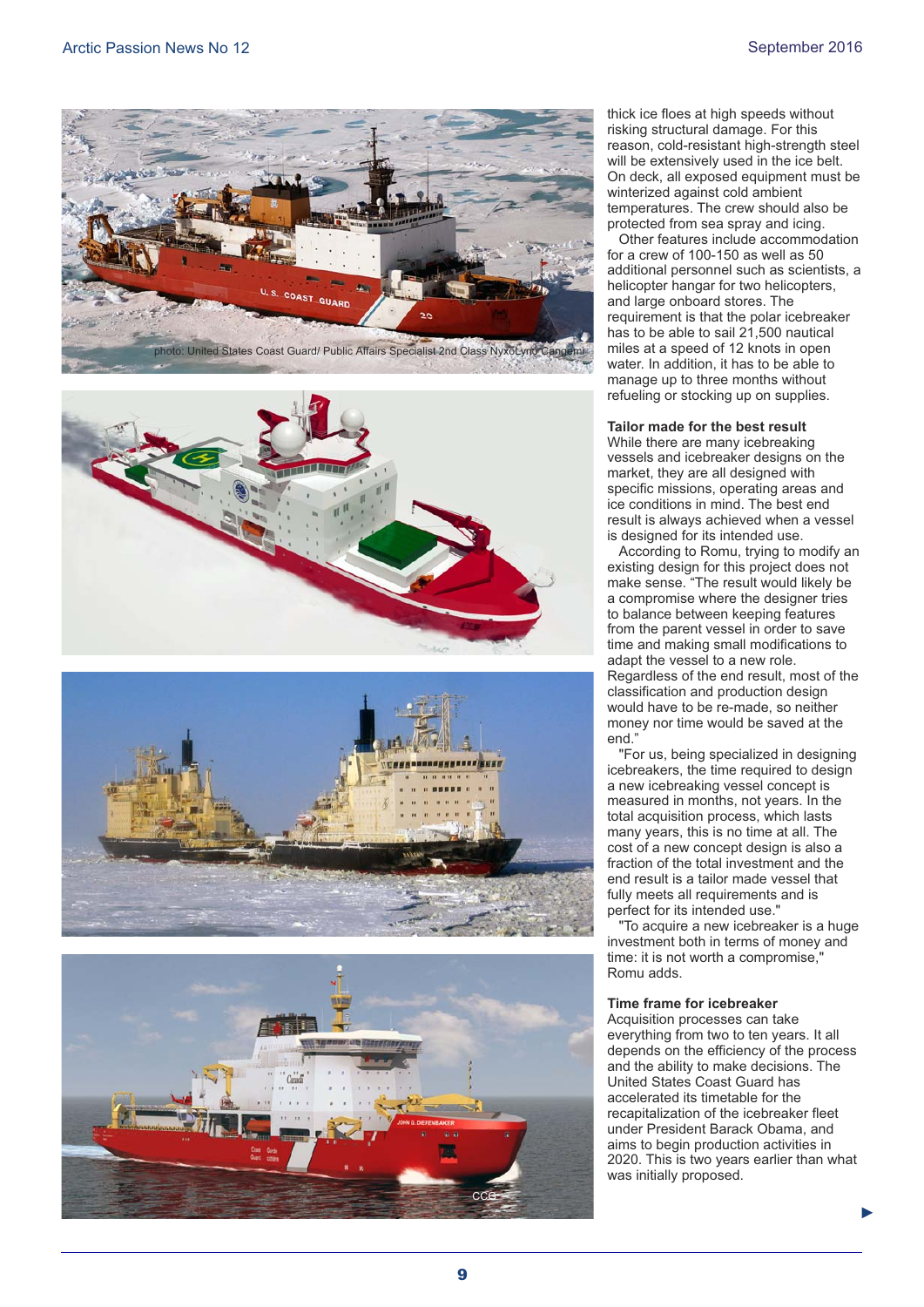"This kind of the timetable is clearly achievable, for example The PC 3/Arc7 iceclass arctic module carriers took 28 months from start of concept design to delivery of the first vessel, even though there was no preceding design and the Chinese shipyard had never built icebreaking vessels before," says Romu.

"Working with us makes the process very straightforward as this is our everyday work. We know what needs to be done and in which order," Romu underlines.

#### **Two previous joint projects**

Aker Arctic and its predecessors have had a strong involvement in the previous USCG icebreaker projects. "We provided extensive conceptual development and design support, including hull form development and propulsion line engineering for the medium icebreaker USCGC Healy," says Managing Director Reko-Antti Suojanen.

"We also developed the vessel concept for the Great Lakes icebreaker USCGC *Mackinaw* in cooperation with the US Coast Guard. It is one of the first vessels using the "double acting" ship principle,

we have developed and the podded propulsion system, invented in Finland. In both projects, model testing was used in the concept evaluations and to support the final work as well."

#### Aker Arctic has a long history of successful icebreaker designs, including the most advanced and innovative icebreakers designed within the past few years.

#### **Support for shipyards**

Aker Arctic always works in close cooperation with its customers, in order to make sure that the final vessel meets the customers' wishes and demands. Another close cooperation partner is the shipyard that will build the vessel.

"There are capable shipyards in the US so there is no doubt that, with assistance in specific matters related to operations in ice and cold environment, they could construct a heavy polar icebreaker," Romu says. "This is where our construction-time support for shipyards comes in handy. We are, for instance,

currently assisting the French shipyard Piriou, which is constructing the new French polar supply vessel, in ice related matters. We also supported Guangzhou shipyard in China during the construction of the arctic module carriers, delivered at the beginning of this year."

#### **Successful icebreakers**

Aker Arctic has designed one successful icebreaker class after another and has also gained valuable feedback from the operators as well as trials over the past few decades.

"We know what is needed for efficient icebreaking and especially what is needed in extreme conditions. In fullscale ice trials, our icebreaking innovations continue to outperform other designs," Romu highlights.

"Based on this we know that we can design a polar icebreaker, which meets all the USCG requirements without becoming the most expensive icebreaker in the world. A compact vessel, which is economical to build, use, and maintain has many benefits."

### Severe winters at the Great Lakes stops vessels

The past winters in the Great Lakes area in North America have been exceptionally hard. Local industries have reported huge financial losses after cargo ships became frozen in the ice and commercial shipping all but stopped during the winter months. The question has now been raised of investing in a new icebreaker in order to avoid similar situations in the future.

Among other smaller icebreakers and tug boats assisting commercial vessels in the Great Lakes, there is USCGC *Mackinaw*, which Aker Arctic designed in cooperation with the US Coast Guard in 2005. Mackinaw is based on the double acting ship principle, sailing bow first in open water and stern first in heavy ice. Its twin Azipod concept and design were created jointly by USCG, Kvaerner Masa Marine and Aker Arctic.

*The oblique icebreaker is able to proceed sideways in ice and create a wide channel for tankers or commercial vessels. The first vessel built*, Baltika, is *currently working in 1.5 meter thick ice in the Gulf of Ob. She surpassed all expectations in full-scale tests in 2015.*



*Aker Arctic developed the concept for the Great Lakes icebreaker, USCGC Mackinaw, together with the United States Coast Guard.*